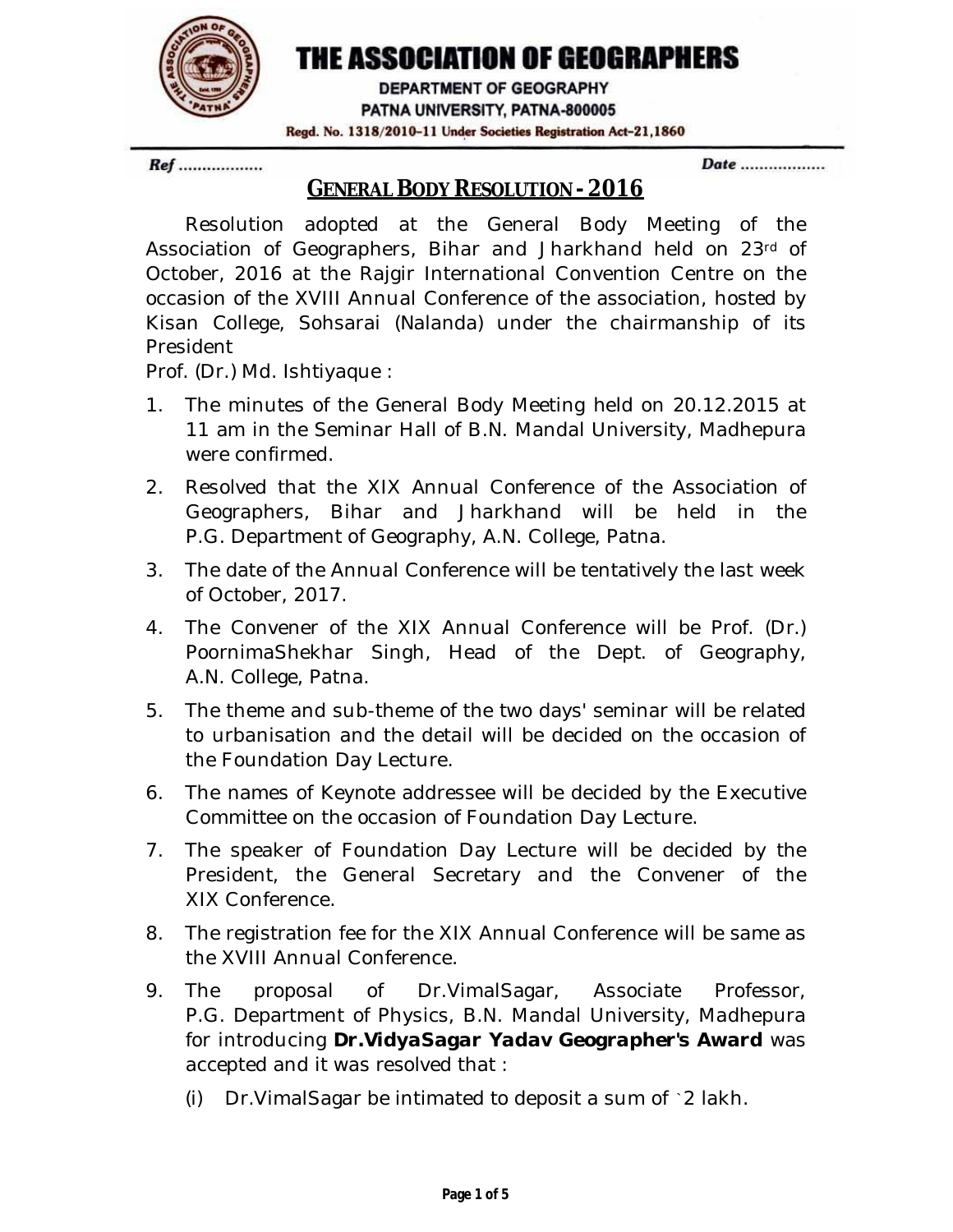- (ii) This award will be given to the winner of All India Essay Competition.
- (iii) The amount of the award shall be
	- (a) `5,000/- for winner
	- (b) `3,000/- for first runner
- (iv) The Essays will be invited through the Heads of Department on all India basis till March every year and will be judged by a team of experts. Experts will be nominated by the Executive Committee. The Executive Committee will also select the theme of the essay considering the contemporary relevance of the theme.
- (v) The selected essay writers will have to present their essay (paper) in the seminar held during the annual conference, where the awards and certificate will also be given to the winner and first runner.
- 10. It was resolved that the amount of prizes of *Dr. R. Gauntia Young Geographers Award* will be enhanced to `3,000/- for the winner of the first prize and `1,500/- for the winner of the second prize.
- 11. It was also resolved that in Executive Committee one member should be selected from outside Bihar.
- 12. Dr. Manoj Kumar Sinha, the Treasurer presented the annual account of income and expenditure and balance sheet pertaining to the financial year 2015-16 and certified by the chartered accountant, which was approved by the General Body.Dr. Sinha also reported to the General Body that the website of the association is launched in this very annual conference and is fully functional. It could be open on www.agbj.in.
- 13. Since sufficient number of papers was not submitted within time for Prof. R. Gauntia Young Geographers Award, no such award was conferred to anybody, this year, i.e. 2016.
- 14. Dr.Anoop Kumar Singh, Convener of the XVIII Annual Conference read the message sent by Prof. (Dr.) PoornimaShekhar Singh, in which she addressed the General Body and invited the members of the association to attend the XIX Annual Conference at A.N. College, Patna.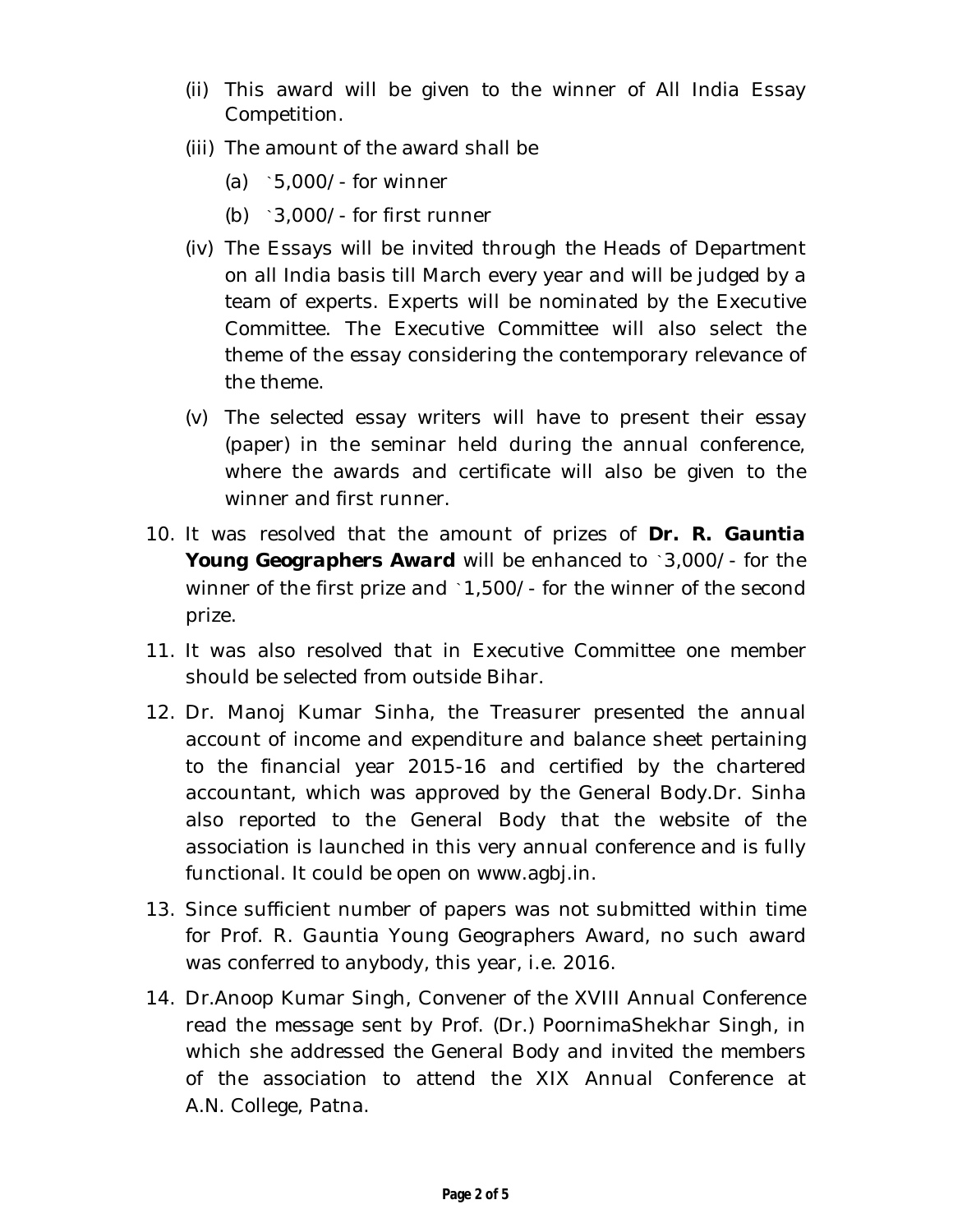The meeting concluded with Presidential remarks by the outgoing President and the new President and extending vote of thanks by Prof. (Dr.) Md. Ishtiyaque, Vice Chancellor, MagadhUniveristy, Bodh Gaya.

15. The following office bearers were elected unanimously :

| <b>Chief Patron</b>                        |  | : Prof. (Dr.) $L.N.$ Ram                                   |  |  |  |  |  |  |
|--------------------------------------------|--|------------------------------------------------------------|--|--|--|--|--|--|
| Patron                                     |  | : Prof. (Dr.) $R.B.P.$ Singh                               |  |  |  |  |  |  |
| President Elect                            |  | : Dr. K.N. Paswan (Patna)                                  |  |  |  |  |  |  |
| Vice President                             |  |                                                            |  |  |  |  |  |  |
| <b>North</b>                               |  | (Dr.) Dhaneshwar Prasad<br>: Prof.<br>Singh<br>(Darbhanga) |  |  |  |  |  |  |
| Central                                    |  | : Dr. Ganesh Sharma (Hisua, Nawada)                        |  |  |  |  |  |  |
| South                                      |  | : Prof. (Dr.) JanardanBhagat (Hazaribag)                   |  |  |  |  |  |  |
| <b>General Secretary</b>                   |  | : Prof. (Dr.) Md. Ataullah (Patna)                         |  |  |  |  |  |  |
| Treasurer<br>$\frac{1}{2}$ , $\frac{1}{2}$ |  | Dr. Manoj Kumar Sinha (Patna)                              |  |  |  |  |  |  |
| Joint Secretary                            |  | : Dr. Shambhu Sharan Prasad (Patna)                        |  |  |  |  |  |  |

#### **MEMBERS OF THE EXECUTIVE COMMITTEE :**

#### **A. Northern Zone**

|    | Elected Members : 1. Prof. (Dr.) Shio<br>(Madhepura)     |  |  |                                          |  |  | Muni | Yadav                              |  |
|----|----------------------------------------------------------|--|--|------------------------------------------|--|--|------|------------------------------------|--|
|    |                                                          |  |  | 2. Dr. Ganesh Prasad (Madhepura)         |  |  |      |                                    |  |
|    |                                                          |  |  | 3. Dr. Ram Pravesh Yadav (Muzaffarpur)   |  |  |      |                                    |  |
|    |                                                          |  |  | 4. Dr. P.N. Roy (Darbhanga)              |  |  |      |                                    |  |
|    | Co-opted Members: 5. Dr. Sandeep Kumar Singh (Madhubani) |  |  |                                          |  |  |      |                                    |  |
|    |                                                          |  |  | 6. Dr. Pramod Kumar (Muzaffarpur)        |  |  |      |                                    |  |
|    |                                                          |  |  | 7. Dr. Mithilesh Kumar Singh (Madhepura) |  |  |      |                                    |  |
|    |                                                          |  |  | 8. Dr. Amaresh Prasad (Darbhanga)        |  |  |      |                                    |  |
| В. | <b>Central Zone</b>                                      |  |  |                                          |  |  |      |                                    |  |
|    | Elected Members : 1. Dr. Sanjay Kumar Jha (Sabour)       |  |  |                                          |  |  |      |                                    |  |
|    |                                                          |  |  | Biharsharif)                             |  |  |      | 2. Dr.Anoop Kumar Singh (Sohsarai, |  |
|    |                                                          |  |  | 3. Dr. Jai Shankar Prasad (Sasaram)      |  |  |      |                                    |  |
|    |                                                          |  |  | 4. Dr. Sanjay Kumar (Ara)                |  |  |      |                                    |  |
|    | Co-opted Members: 5. Dr.UshaVerma (Patna)                |  |  |                                          |  |  |      |                                    |  |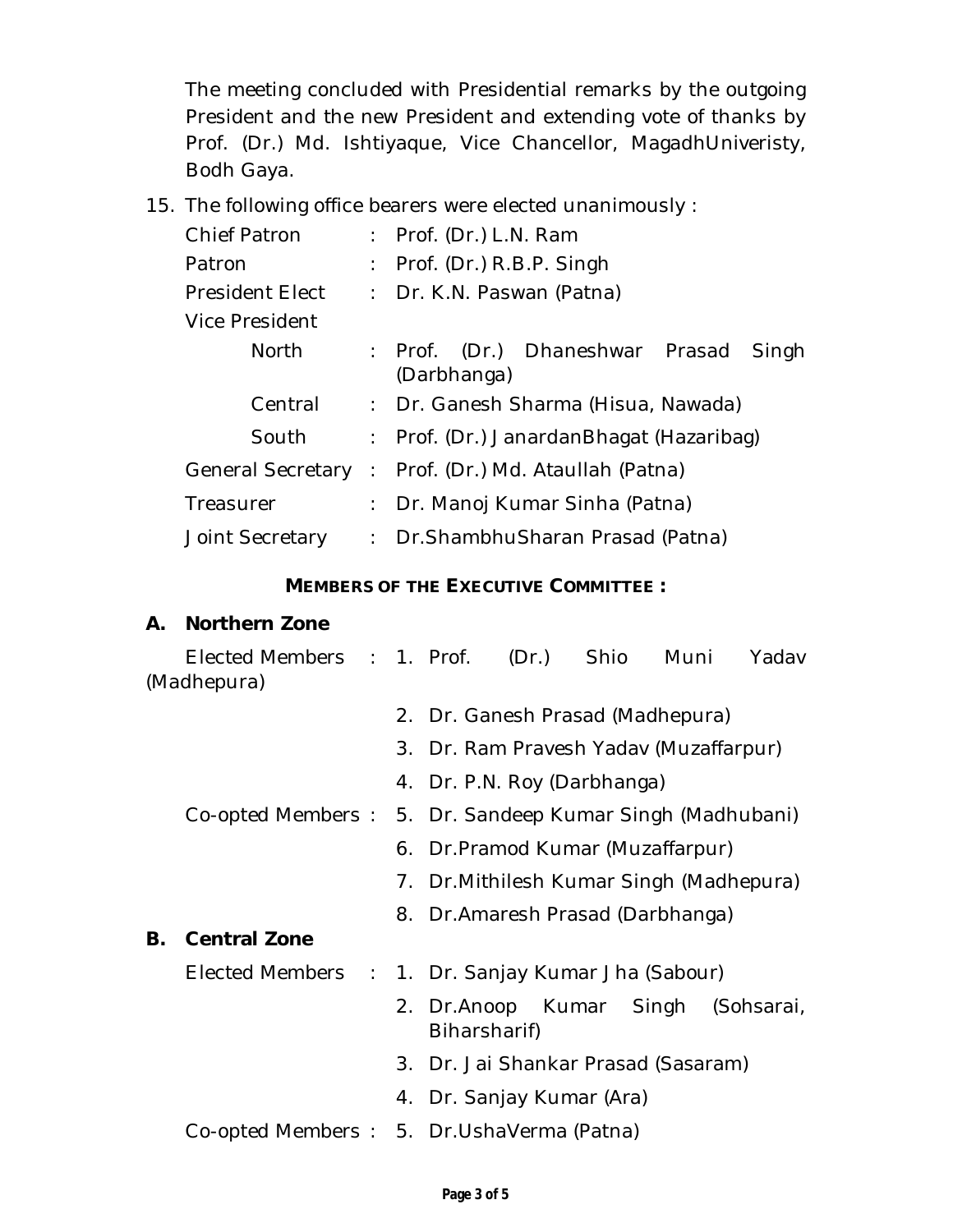|               |                                                                   | 6. Dr. Radhe Shyam Prasad (Patna)                                                                                                                                                        |
|---------------|-------------------------------------------------------------------|------------------------------------------------------------------------------------------------------------------------------------------------------------------------------------------|
|               |                                                                   | 7. Dr. Nazir Akhtar (Ara)                                                                                                                                                                |
|               |                                                                   | 8. Dr. Vinita Prasad (Patna)                                                                                                                                                             |
| $\mathsf{C}.$ | <b>Southern Zone</b>                                              |                                                                                                                                                                                          |
|               | Elected Members :                                                 | Dr.PrabhaXalxo (Jamshedpur)<br>$1_{\cdot}$                                                                                                                                               |
|               |                                                                   | 2. Dr. J. Shukla (Ranchi)                                                                                                                                                                |
|               |                                                                   | 3. Dr. Saroj Kumar Singh (Hazaribag)                                                                                                                                                     |
|               |                                                                   | 4. Dr. Anil Kumar Singh (Chas)                                                                                                                                                           |
|               |                                                                   | Co-opted Members: 5. Dr. O.P. Mahto (Hazaribag)                                                                                                                                          |
|               |                                                                   | 6. Dr. S.K. Sharma (Bokaro)                                                                                                                                                              |
|               |                                                                   | 7. Dr. Abhay Kumar Sinha (Hazaribag)                                                                                                                                                     |
|               |                                                                   | 8. Dr. Santosh Kumar Dangi (Bhurkunda)                                                                                                                                                   |
|               | High School                                                       | : Dr. Shiv Shankar Kumar Singh                                                                                                                                                           |
|               | Representative                                                    | (Barari, Bhagalpur).                                                                                                                                                                     |
|               | Representative                                                    | Research Scholar : Mr. Anil Kumar (Ara)                                                                                                                                                  |
|               | <b>Editorial Board</b><br>$\mathbb{Z}^{\times}$<br>Representative | Dr. Poornima Shekhar Singh (Patna)                                                                                                                                                       |
|               | External<br>Representative                                        | Dr. Ramadhar Singh (Kokrajhar, Assam)                                                                                                                                                    |
|               |                                                                   | Editor-in-Chief : Prof. (Dr.) R.B.P. Singh (Patna)                                                                                                                                       |
|               | <b>Advisory Committee:</b><br>For Editorial Board                 | Prof. (Dr.) SudeeptaAdhikari (Patna)<br>Prof. (Dr.) RanaPratap (Bodh Gaya)                                                                                                               |
|               | Special Invitees<br>÷.                                            | All Past Presidents of AGBJ and All Heads<br>of P.G. Department of Geography, Bihar<br>and Jharkhand, Dr. D.P. Singh (Patna),<br>Sanjay Kumar (Chapra), Dr.Kamaljee<br>(DaudpurJaitpur). |

*Note :* Members of the Association of Geographers, Bihar and Jharkhand are requested to give their valuable suggestions for the improvement of the functioning of the Association.